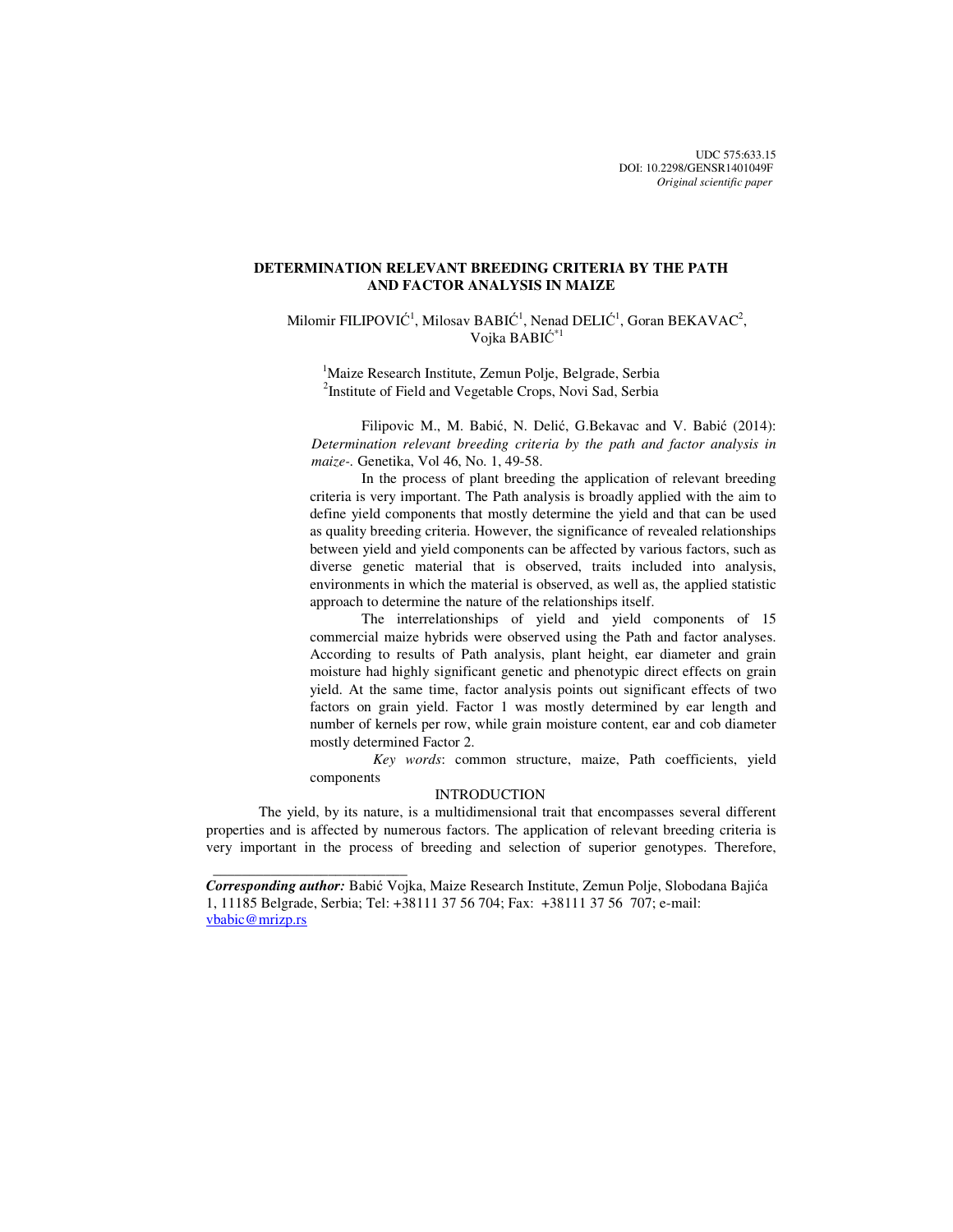knowledge of the relationships between yield and yield components can significantly improve efficiency of breeding programmes. Besides degree of compatibility between two traits obtained by calculating simple correlations it is also desirable to determine relations between independent variables and the trait observed as a dependent variable. The answer to this question may be given by a form of the regression analysis, the method of Path coefficients (Path analysis), which allows perception of direct and indirect effects as well as the proportion of the joint action (determination) of independent variables  $(x_1, x_2,...,x_n)$  on the dependent variable (y) (WRIGHT, 1934).

BEKAVAC *et al.* (2002) have observed relationships between the stay green trait and some vegetative traits in two broad genetic base maize populations applying the Path analysis and have found out that the stay green had been to the greatest extent correlated with the leaf and stalk water content. The most consistent correlations, both genetic and phenotypic, have been expressed between the yield and the plant height (DRINIĆ *et al.,* 1992). Same authors points out the negative direct effect of the ear length on grain yield, but indirect effect of this trait via plant height has been greater and positive. MUHAMMAD *et al.* (2003) have studied phenotypic and genetic correlations and the direct and indirect effect of various factors on maize yields under common and water stress conditions. Since yield per plant predominantly depends on the process of photosynthesis, selection based on traits that can enhance this process can improve the yield more significantly.

However, when interpreting the results of the Path analysis difficulties in the interpretation of the actual participation of each variable when they are complexly interconnected can arise (SAMONTE *et al.,* 1998; HAIR *et al.,* 1995). SAMONTE *et al.* (1998) have adapted the Path analysis to define interrelationships between yield and yield-related traits in rice by organising and analysing various predictor variables and the first-, second- and third-order variables. MOHAMMADI *et al.,* (2003) considered that this sequential Path mode was advantageous over the conventional Path model in analysing yields and yield components, as special attention was paid to collinearity of various predictor variables. Thus, their actual value in estimating variable-related traits is better predicted.

PETERSON and PFEIFFER (1989) stated that the factor analysis can be applied with the aim to better understand the background of the yield structure as well as the relationship between the yield and yield components. The analysis applied to yield components can indicate basic uncorrelated factors that determine the yield to the greatest extent. BABIĆ *et al.*, (2011) have determined that different planting densities on same maize hybrids studied in the same locations over the same years have resulted in defining different yield components that defined the yield to the greatest extent. These authors have concluded that greater attention should be paid to plant robustness (height), ear length and number of kernels per row for lower planting densities. On the other hand, in the selection process of hybrids intended for increased planting densities, attention should be paint to ear and cob diameters as well as to grain moisture.

The present study encompasses the comparison of results obtained by both analysis, Path and factor, used to reveal interrelationships of yield and yield components. Defining the components that mostly affect the yield formation points out to their significance as breeding criteria in the process of selection for yield improvement.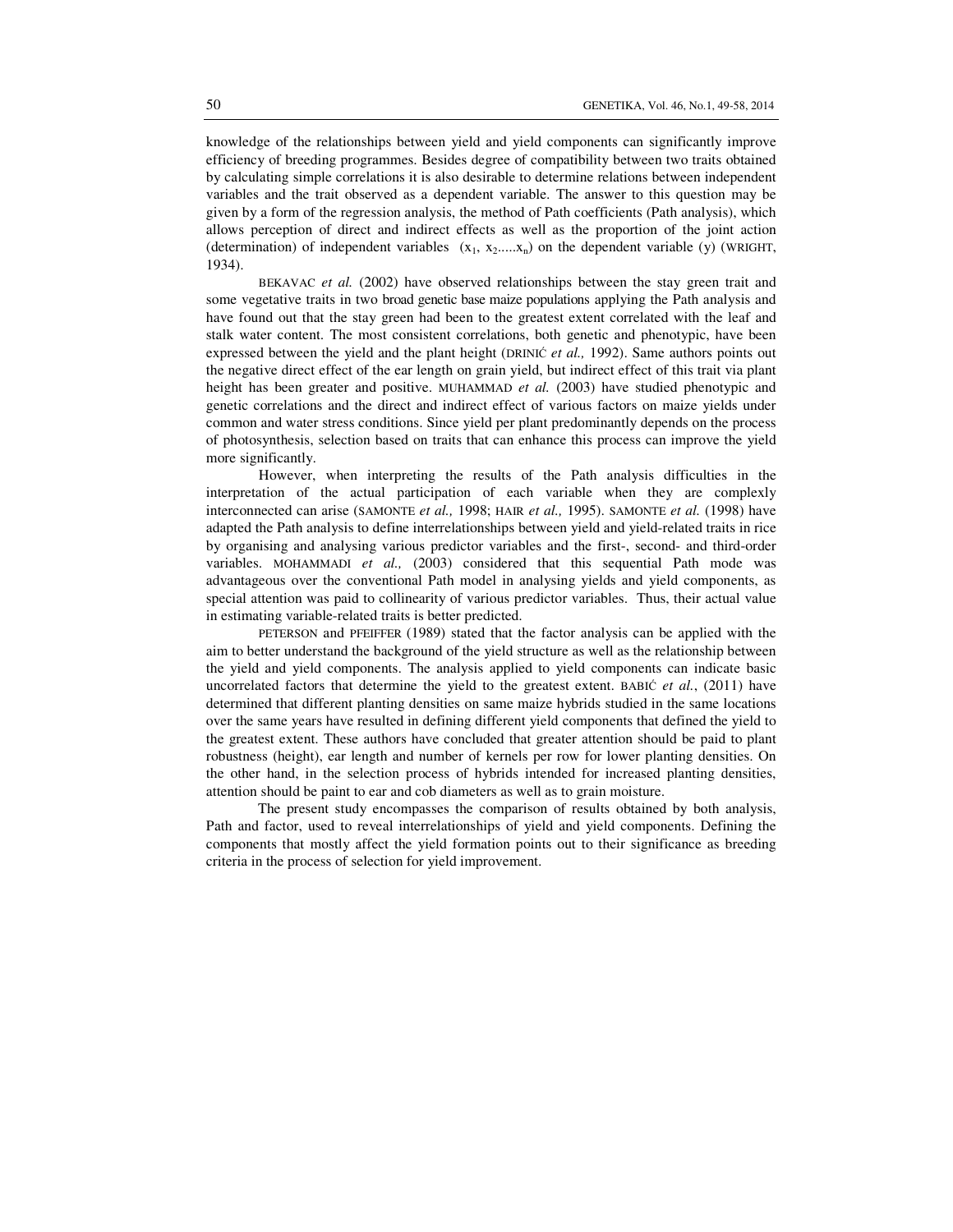#### MATERIALS AND METHODS

The following 15 commercial maize hybrids of different FAO maturity groups (400- 700) were included into trials: ZP-42а, ZP-480, NS-501, ZP-533, ZP-599, ZP-570, ZP-580, ZP-633, ZP-677, ZP-704, ZP-701, ZP-753, ZP-732, ZP-735 and NS-640. The four-replicate trials were set up according to the randomised-complete block design in 24 environments. Elementary plot size was  $7.392m^2$ . The following traits were analysed: Grain yield (kg ha<sup>-1</sup>), plant height (cm), par height (cm), number of kernel rows, number of kernels per row, ear length (cm), ear diameter (cm), cob diameter (mm) and grain moisture content at harvest (%).

The total number of plants and lodged and broken plants were estimated immediately prior to harvest. The ear yield per each plot was measured at harvest. The cob weight and the moisture content were determined in the average sample of five ears per each hybrid in each of four replicates, while 10 ears per each hybrid per replication were analysed to estimate yield components. Furthermore, 10 plants per each hybrid per replication were used to analyse the plant and ear height.

Interrelationships of observed traits were estimated by the Path analysis (Method of path coefficients, WRIGHT, 1934) in Microsoft Office Excel, 2003 in order to define direct and indirect effects of certain yield components on the yield. The factor analysis (SPSS 15.0 for Windows Evaluation Version, program) of yield components was done with the aim to determine their common structure and to which extent certain yield components define the yield.

### RESULTS AND DISCUSSION

As for simple correlations of observed yield components and yields, the both correlations, genetic and phenotypic, were statistically highly significant (p<0.01) for the following traits: Plant height, ear height, ear diameter and moisture content. Such correlations point out that these traits affect the yield formation to a greater extent than remaining observed traits. As correlations are positive it can be concluded that the enhancement of these yield components in the process of selection will result in higher yields.

A method of Path coefficients (WRIGHT, 1934) is a form of the regression analysis that provides an introspective of direct and indirect effects, as well as, of a proportion of co-effects (determinations) of the independent variables  $(x_1, x_2,...,x_n)$  on the dependent variable (y). The upper number in the Path diagram is the value of genetic correlations, while the lower number is the value of phenotypic correlations and Path coefficients (Figure 1). The Path coefficient indicates the direct effect of the independent variable on the dependent variable. The indirect effects of an independent variable over another independent variable on the dependent variable are gained as a product of coefficients of simple correlation of two independent variables and their individual direct effect.

The values of simple correlations for observed maize hybrids that point out to the degree of compatibility between two traits and values of direct effects of Path coefficients differ. The test of significance of Path coefficients is calculated by standard error with the application of the F test. Both, genetic and phenotypic, direct effects on the yield were highly statistically significant  $(p<0.01)$  for the following traits: Plant height, ear diameter and the grain moisture content. Direct phenotypic effects on the yield were highly statistically significant ( $p<0.01$ ) for the following traits: Ear height, kernel row number, while they were statistically significant (p<0.05) for the number of kernels per row. Genetic and phenotypic direct effects for the ear length, as well as phenotypic direct effects for the ear height, kernel row number and the number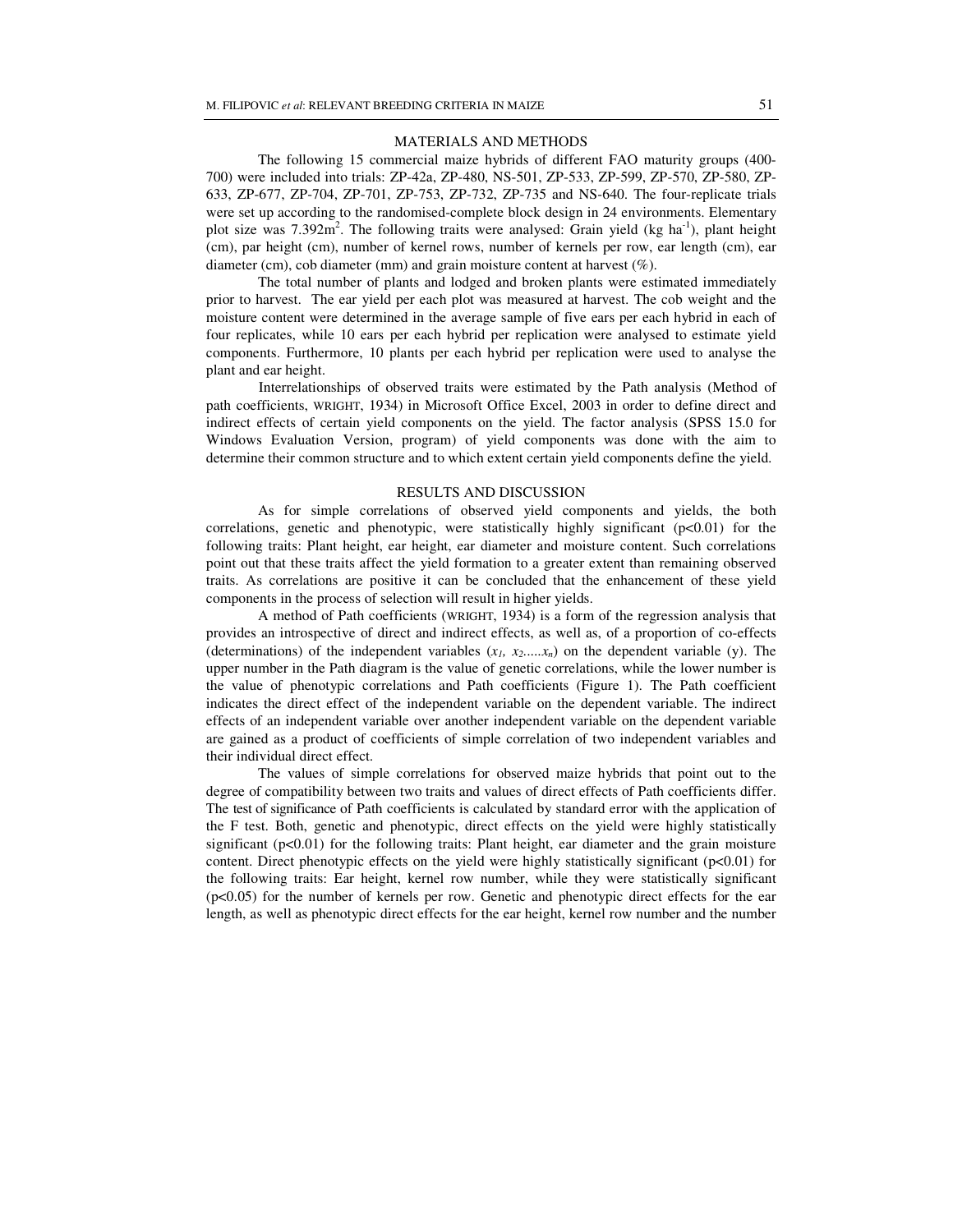of kernels per row were not statistically significant (Figure 1). Values of direct effects of yield components on the yield are positive except for the grain moisture content. Results on the grain moisture content differ to the greatest extent from the results of simple correlations. The Path analysis revealed that the increase in grain moisture did not result in the direct increase of yields. On the contrary, it decreased yields. However, at the same time, the moisture content positively affected the yield via the ear diameter (Table 1). This means that the yield decreases by the increase in grain moisture, but the increase of the ear diameter most often results in the increase in grain moisture, which leads to significant yield increases. Understanding genetic and nongenetic factors that effects grain quality and grain yield is crucial in developing new cultivars (PRŽULJ *et al.,* 2013).

Relationships between component traits can be different, from absent of significant relationship till almost functional relationship and interaction in compensatory patterns (GARCIA DEL MORAL *et al*., 2003). Due to cause-effect relationships between variables in a complex system simple correlations analysis may not provide reliable information of the importance of each component trait in determining mega-trait. Path analysis is one of the reliable statistical techniques which partitions correlation coefficients into direct and indirect effects (GUILLEN-PORTAL *et al*., 2006).



Figure 1. Path diagram for grain yield (*Y*) and plant height (1), ear height (2), ear length (3), ear diameter (4), kernel row number (5), number of kernels per row (6), grain moisture content (7)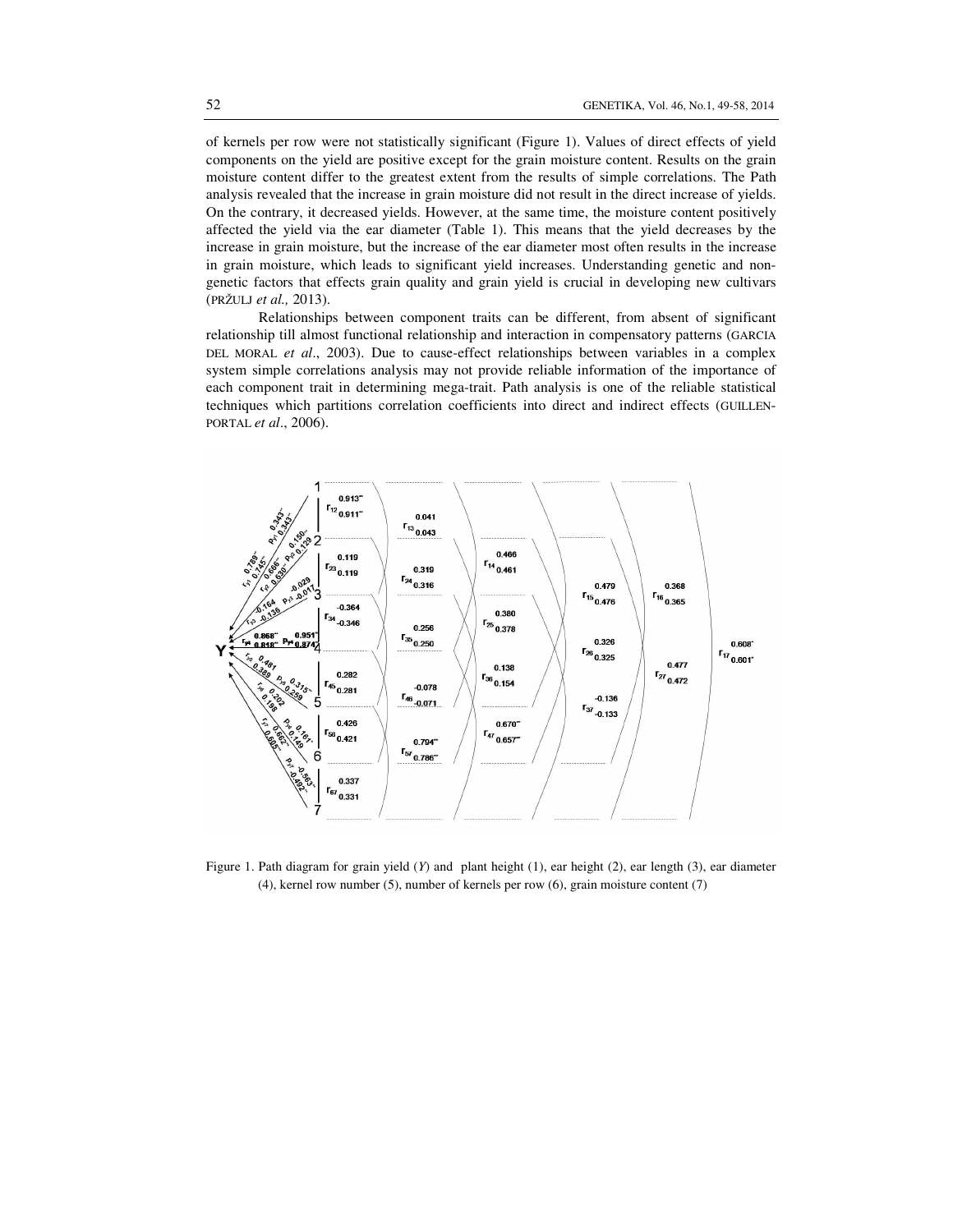The test of significance cannot be applied to indirect effects, but they are considered significant if their value is higher than the value of direct effects. Although, direct effects of the ear length on the yield are not statistically significant and are negative, the indirect effects of this trait via the kernel row number and the grain moisture content on the yield are significant and positive. This means that the increase in the ear length results in the yield increase via the kernel row number and the grain moisture content. This trait also adversely affects yields via the ear diameter. As these two traits are negatively correlated it means that the increase in the ear length will result in the reduction in both, the ear diameter and yields. Furthermore, the plant height has significant indirect genetic and phenotypic effects on grain yields via the ear diameter. It means that the higher plant height is the greater ear diameter is (the traits are positively correlated), which results in higher yields. The ear height has significant indirect effects on the yield via the plant height and the ear diameter. This means that the increase of the total plant height, which is often followed by the increase of the ear height and ear diameter, has a positive effect on the yield increase. However, the ear height significantly negatively affects the yield via grain moisture. Therefore, the higher ear height is, the greater moisture is, most probably due to the increase of the plant height and the ear diameter, which adversely affects the yield.

Although the kernel row number has a highly statistically significant positive genetic effect on the yield, at the same time it has a significantly negative indirect effect via grain moisture. This means that the higher kernel row number is the higher yield is, but at the same time, the higher grain moisture content is, and it adversely affects the yield. Regarding the kernel row number, selection should be aimed at the increase of this number with the simultaneous reduction of grain moisture.

The coefficient of multiple determination  $(R^2)$  pointing out to the common effects of observed traits on the yield was calculated on the basis of values of genetic and phenotypic correlations and values of direct effects on the yield. The coefficient of genetic determination  $(R^{2}_{y1234567})$  was 0.992, meaning that the genetic effect on the yield amounted to 99.2% and was statistically very significant  $(p<0.01)$ . The coefficient of phenotypic determination was also statistically very significant  $(p<0.01)$  and amounted to 0.887, meaning that the phenotypic effect on the yield was 88.7%, i.e. the observed traits determine, to a great extent, the yield.

Speaking of maize hybrid ideotype in context of these results, includes higher plant accompanied with a larger ear diameter and increased number of kernel rows per ear, as well as decrease in grain moisture content and ear position. According to these results, it can be concluded that the ear length has no direct positive effects on the yield and is not correlated to the yield. However, the ear length is negatively correlated to the ear diameter and at the same time, it has a negative indirect effect via the ear diameter on the yield. It means that the greater ear length is the smaller ear diameter is and therefore the lower yield is. In addition, the smaller ear length means greater ear diameter, which has a positive effect on the yield. At the same time, the grain moisture content is greater and the yield is lower. Undoubtedly, these results suggest the need to find a certain balance between the ear length and the ear diameter.

The basic assumption in the application of multiple regression is that the yield components are independent of each other. Actually, yield components are in complex interrelationships that result in multicollinearity. Highly statistically significant (p<0.01) genetic and phenotypic correlations were obtained between the following pairs of traits: plant height and ear height; ear diameter and grain moisture; kernel row number and grain moisture, while genetic and phenotypic correlations between plant height and grain moisture were statistically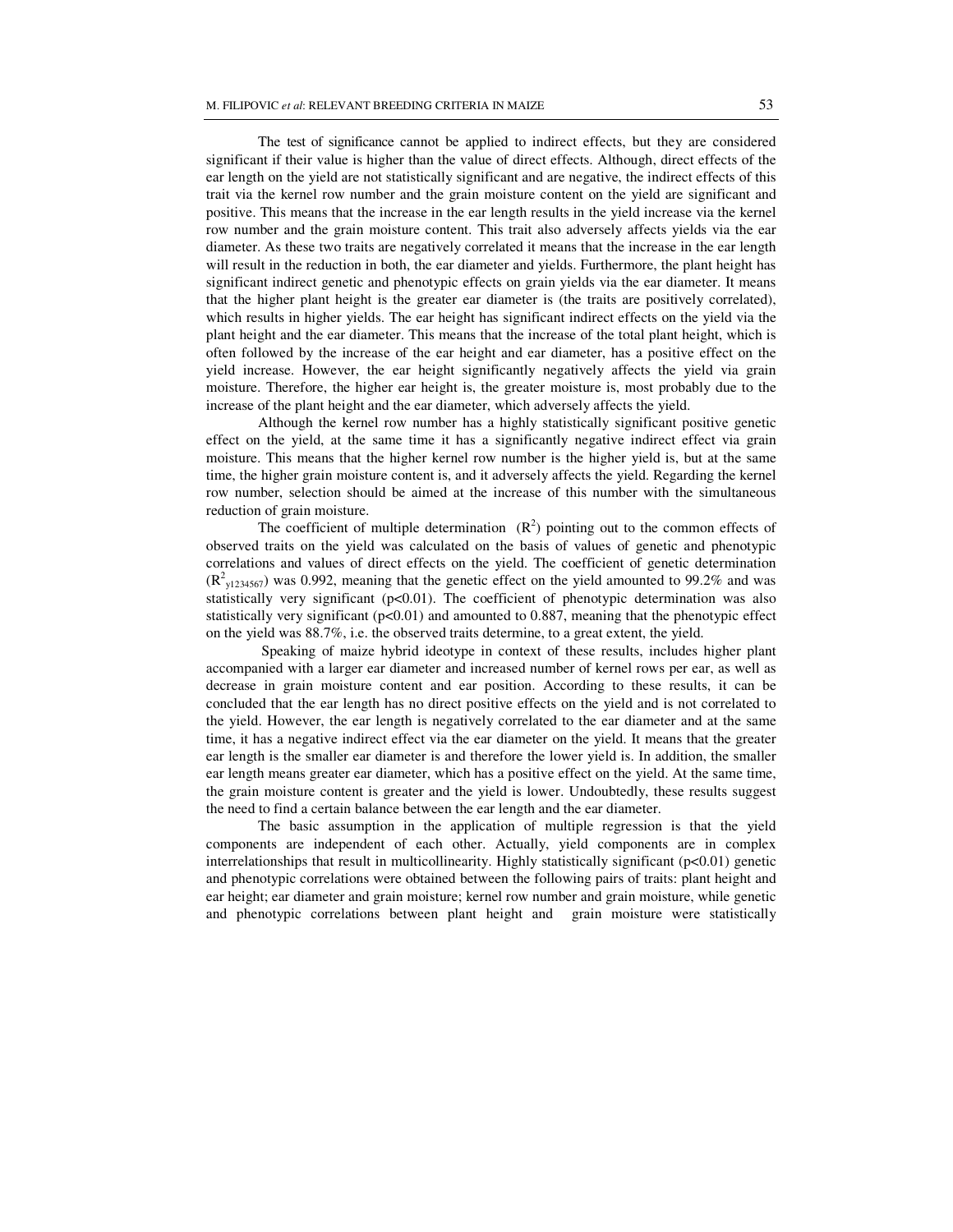significant (Figure 1). Such results indicate that these traits are strongly correlated between themselves and therefore attention has to be paid to this fact in the process of breeding. Multicollinearity of yield components can mask the actual significance of a certain trait or on the other hand in can overvalue some other trait. The conventional Path analysis does not take into account multicollinearity of independent variables and therefore difficulties can arise in the interpretation of results of the actual participation of each variable. Thus, the factor analysis was applied in order to understand the common structure of observed yield components as well as their participation in the formation of principal factors that define the yield.

| Trait      |   | PH        | EH        | EL       | ED        | <b>KRN</b>                                                            | <b>NKR</b> | GМ         |
|------------|---|-----------|-----------|----------|-----------|-----------------------------------------------------------------------|------------|------------|
| PH         | G | $0.343**$ | 0.313     | 0.014    | 0.160     | 0.164                                                                 | 0.126      | 0.208      |
|            | P | $0.343**$ | 0.312     | 0.015    | 0.158     | 0.163                                                                 | 0.125      | 0.206      |
| ΕH         | G | 0.137     | $0.150**$ | 0.018    | 0.048     | 0.057                                                                 | 0.049      | 0.071      |
|            | P | 0.118     | 0.129     | 0.015    | 0.041     | 0.049                                                                 | 0.042      | 0.061      |
| EL         | G | $-0.001$  | $-0.003$  | $-0.029$ | 0.011     | $-0.007$                                                              | $-0.004$   | 0.004      |
|            | P | $-0.001$  | $-0.002$  | $-0.017$ | 0.006     | $-0.004$                                                              | $-0.003$   | 0.002      |
| ED         | G | 0.443     | 0.303     | $-0.346$ | $0.951**$ | 0.268                                                                 | $-0.074$   | 0.637      |
|            | P | 0.403     | 0.276     | $-0.302$ | $0.874**$ | 0.246<br>$0.315**$<br>0.259<br>0.069<br>0.063<br>$-0.447$<br>$-0.386$ | $-0.062$   | 0.574      |
| <b>KRN</b> | G | 0.151     | 0.120     | 0.081    | 0.089     |                                                                       | 0.134      | 0.250      |
|            | P | 0.123     | 0.098     | 0.065    | 0.073     |                                                                       | 0.109      | 0.204      |
| <b>NKR</b> | G | 0.059     | 0.052     | 0.022    | $-0.013$  |                                                                       | $0.161*$   | 0.054      |
|            | P | 0.054     | 0.048     | 0.023    | $-0.011$  |                                                                       | 0.149      | 0.049      |
| GM         | G | $-0.342$  | $-0.268$  | 0.077    | $-0.377$  |                                                                       | $-0.190$   | $-0.563**$ |
|            | P | $-0.295$  | $-0.232$  | 0.065    | $-0.323$  |                                                                       | $-0.163$   | $-0.491**$ |

*Table . Direct (diagonals) and indirect effects of yield components (P–phenotypic; G– genotypic)* 

PH-Plant height, EH- Ear height, EL-Ear length, ED-Ear diameter, KRN-Kernel row number, NKR-Number of kernels per row, GM-Grain moisture.

Prior to application of the factor analysis, it is necessary to test adequacy of a data set for a given analysis. Values of Kaiser-Meyer-Olkin (KMO) measure of sampling adequacy point out to the participation of the variance of observed variables that can be explained by extracted factors. The values ranging from 0.5 to 1 point out that the factor analysis can be useful for the given data. The value of the KMO Measure of Sampling Adequacy for this set of variables is 0.749. Bartlett's test of sphericity tests the homogeneity of the correlation matrix (identity matrix) and answers to the question of whether the observed variables may be uncorrelated and in such a case inadequate for establishing the common structure, i.e. all diagonal elements are 1 and all off-diagonal elements are 0, implying that all of the variables are uncorrelated. If the test is not significant, as in the case of the given data, the variables share the common structure and the factor analysis can be applied (Table 2).

Two main factors were extracted out of eight observed traits and they encompassed 60.509% of total variability. In such a way, a problem of multicollinearity with a great number of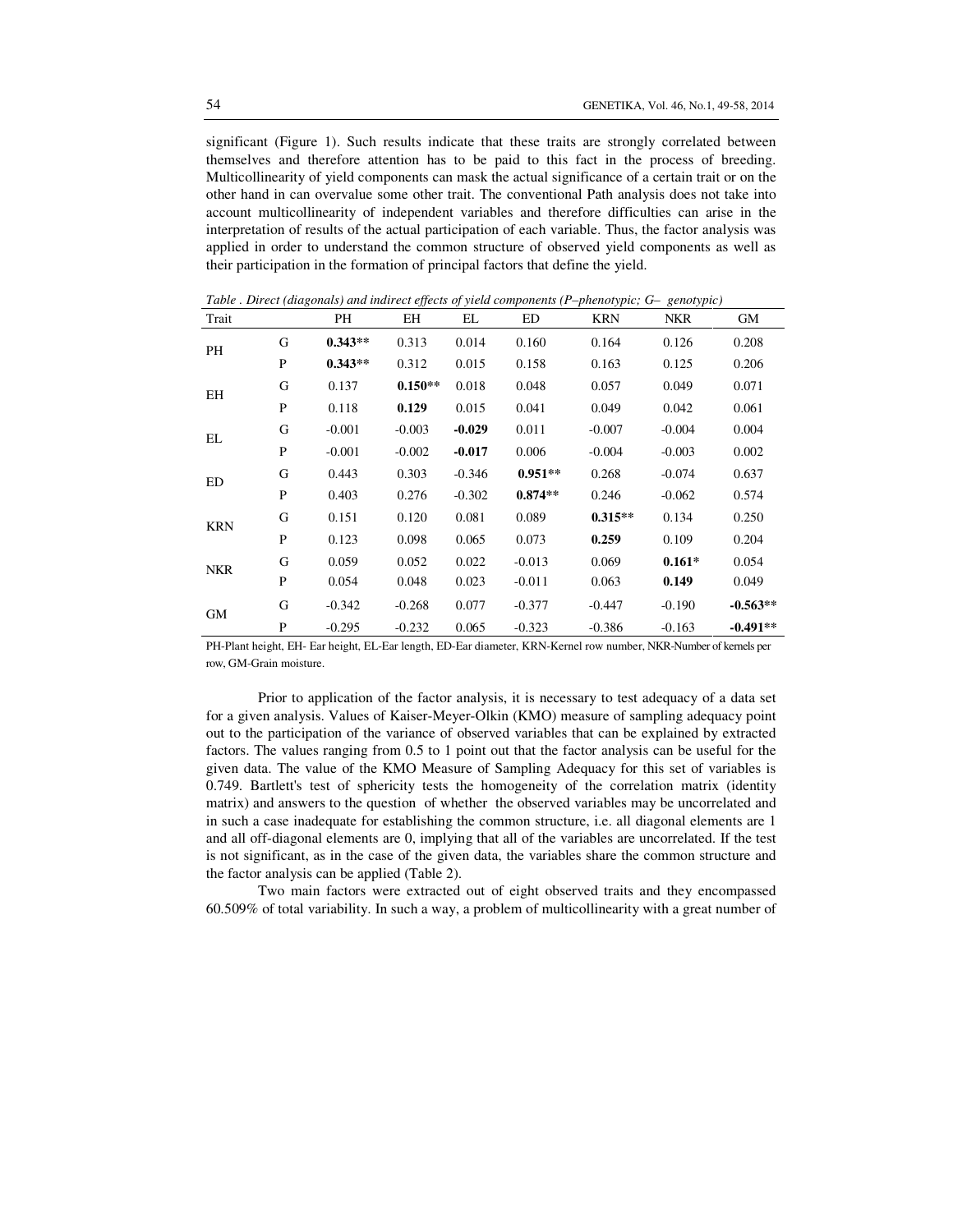yield components was minimised to two main factors that were not correlated. Each variable has a portion of variability that shares with remaining variables but it also has a uniqueness that cannot be encompassed by factors. A total of 9.116% (69.625%-60.509%) of variability of yield components for the given data set cannot be encompassed by the factor model (Table 3).

| Type of test                     |              | Indicators of significance |
|----------------------------------|--------------|----------------------------|
| KMO Measure of Sampling Adequacy |              | 0.75                       |
| Bartlett's test of sphericity    | $X^2$        | 8429.56                    |
|                                  | df           | 28                         |
|                                  | significance | 0.00                       |

*Table 2. KMO and Bartlett's test for assessing the adequacy of the data for the factor analysis*

*Table 3. Portion of the variance of observed traits of maize hybrids encompassed with the first two factor axis* 

| Factor | Initial eigenvalues |                    |                    | Extraction sums of squared loadings |                    |                    |
|--------|---------------------|--------------------|--------------------|-------------------------------------|--------------------|--------------------|
|        | Total               | $%$ of<br>variance | Cumulative<br>$\%$ | Total                               | $%$ of<br>variance | Cumulative<br>$\%$ |
|        | 4.149               | 51.868             | 51.868             | 3.817                               | 47.710             | 47.710             |
| 2      | 1.421               | 17.757             | 69.625             | 1.024                               | 12.799             | 60.509             |
| 3      | 0.883               | 11.038             | 80.663             |                                     |                    |                    |
| 4      | 0.725               | 9.068              | 89.731             |                                     |                    |                    |
| 5      | 0.354               | 4.423              | 94.154             |                                     |                    |                    |
| 6      | 0.261               | 3.258              | 97.412             |                                     |                    |                    |
| 7      | 0.155               | 1.935              | 99.347             |                                     |                    |                    |
| 8      | 0.052               | 0.653              | 100.000            |                                     |                    |                    |

Extraction Method: Principal Axis Factoring.

Due to the existence of the common structure of yield components, variability of each component individually can be partially explained with remaining variables. For instance, the plant height can be explained with 91.3% of other yield components, while the explanation of the kernel row number with other traits is insignificant (31.3%). Variability of all observed traits was to a satisfactory extent encompassed by two extracted factors (56.6 to 79.3% of their variance) except for the kernel row number whose variability was encompassed with only 18.0%, which explicitly indicate that this trait does not share a common structure with remaining yield components (Table 4). Behind eight observed yield components there are two main factors determining the yield of studied maize hybrids. The yield is statistically significantly correlated (p<0.01) with the first two factors (0.632 and 0.400, respectively).

 Since two main factors are extracted, the key issue is to what extent certain yield components are included into their formation. In order to easily interpret correlations between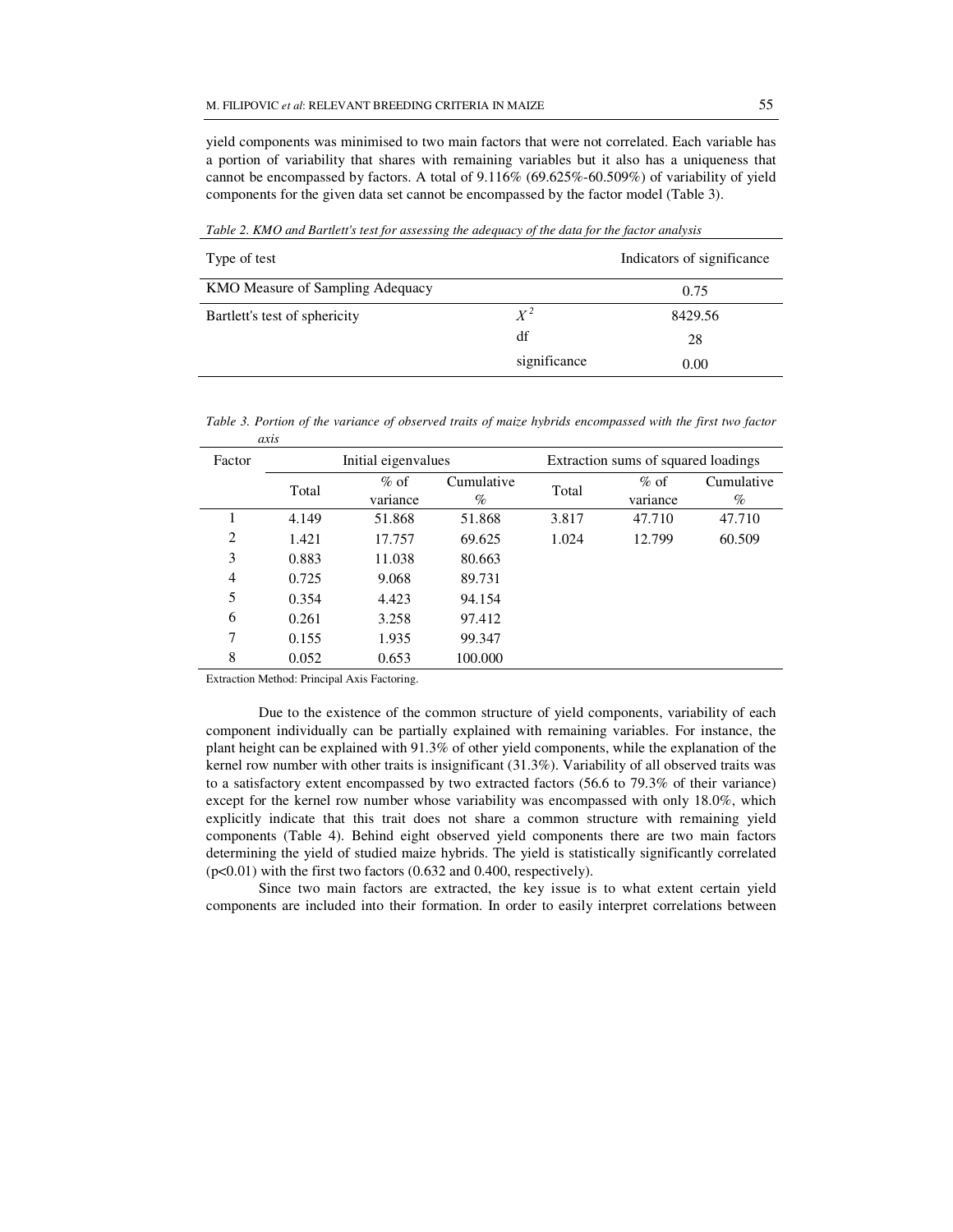yield components and extracted factors, the rotation of factor axes was done after the method Varimax with Kaiser Normalisation. It is noticeable that the first factor encompassing 47.710% (Table 3) of the variability is in the greatest correlation with the ear length and the number of kernels per row (0.750 and 0.776, respectively). The second factor encompassing 12.799% of the variability is in the greatest correlation with the ear diameter, cob diameter and grain moisture (0.710, 0.756 and 0.742, respectively). Furthermore, it can be seen that the plant height (0.657 and 0.601) and the ear height (0.655 and 0.420) are approximately equally correlated with both extracted factor axes (Table 4).

| Yield components          |         | Common structure of yield<br>components | Correlations between yield<br>components and rotated factor<br>axes |          |
|---------------------------|---------|-----------------------------------------|---------------------------------------------------------------------|----------|
|                           | Initial | Extracted                               | Factor 1                                                            | Factor 2 |
| Plant height              | 0.913   | 0.793                                   | 0.657                                                               | 0.601    |
| Ear height                | 0.880   | 0.606                                   | 0.655                                                               | 0.420    |
| Ear length                | 0.610   | 0.596                                   | 0.750                                                               | 0.185    |
| Ear diameter              | 0.781   | 0.777                                   | 0.522                                                               | 0.710    |
| Cob diameter              | 0.713   | 0.713                                   | 0.376                                                               | 0.756    |
| Kernel row number         | 0.313   | 0.180                                   | 0.330                                                               | 0.267    |
| Number of kernels per row | 0.510   | 0.610                                   | 0.776                                                               | $-0.088$ |
| Grain moisture            | 0.459   | 0.566                                   | $-0.127$                                                            | 0.742    |

As the first axis (which includes the highest percentage of variance) is highly significantly correlated with the yield, and at the same time largely defined by the ear length and the number of kernels per row, it can be concluded that the effect of these traits on the yield of observed hybrids was the greatest. Furthermore, the second axis is also correlated with obtained yields and it is determined with the ear and cob diameters and grain moisture. This analysis points out that the kernel row number did not share the common structure with remaining observed parameters, which indicates that this trait is independent of the others and that as such can be considered in the process of breeding.

#### **CONCLUSION**

By the identification of components that affect yield to the greatest extent, their importance, as breeding criteria in the process of breeding and selection of superior genotypes, is emphasised. Various factors can affect the relationships among yield and yields components, including different germplasm that is included into the study, environmental factors variations, but also the applied statistical analysis itself that is used with the aim to reveal the existing links among observed traits. Different breeding criteria should be applied in the selection process of hybrids for diverse growing conditions. Therefore, it is the most desirable to perform selection under conditions under which hybrids will be grown (FILIPOVIĆ *et al.,* 2013).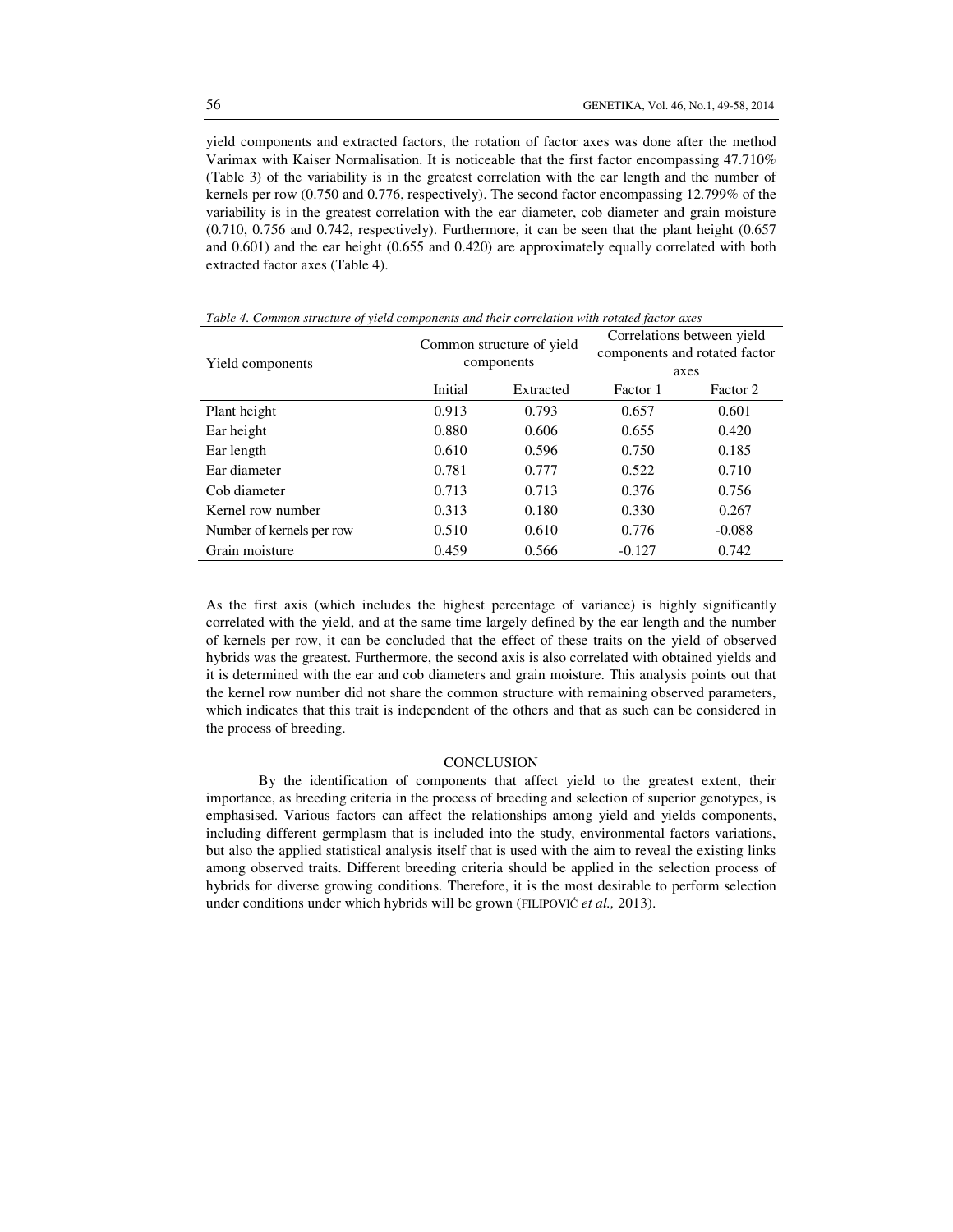#### ACKNOWLEDGEMENT

Part of this work was supported by the Ministry of Education, Science and Technological Development of the Republic of Serbia through the Project TR 31068.

> Received November 27<sup>th</sup>, 2013 Accepted March 14<sup>th</sup>, 2014

#### **REFERENCES**

- BABIĆ, V., M. BABIĆ, V. ANDJELKOVIĆ, V. PERIĆ, and M. SREBRIĆ (2011): Defining primary selection criteria by the factor model. Book of Proceedings of the 46<sup>th</sup> Croatian and 6<sup>th</sup> International Symposium on Agriculture, February 14-18, 2011, Opatija, Croatia, pp. 367-370 (CD issue).
- BEKAVAC, G., M. STOJAKOVIĆ, M. IVANOVIĆ, DJ. JOCKOVIĆ, N. VASIĆ, B. PURAR, J. BOĆANSKI, and A. NASTASIĆ (2002): Relationships of stay green in maize. Genetika *34* (1): 33-40.
- DRINIĆ, G., L. KOJIĆ, M. BABIĆ and J. VANČETOVIĆ (1992): Multiple regression analysis for grain yield and four agronomically important traits of maize (*Zea mays* L.). Genetika *24* (3): 195-200.
- FILIPOVIĆ, M., J. SRDIĆ, M. SIMIĆ, Ž. VIDENOVIĆ, Č. RADENOVIĆ, Z. DUMANOVIĆ, and Ž. JOVANOVIĆ (2013): Potential of early maturity flint and dent maize hybrids at higher altitudes. Romanian Agricultural Research, *30*: 117-124.
- GARCÍA DEL MORAL, L.F., Y. RHARRABTI, D. VILLEGAS, C. ROYO (2003): Evaluation of Grain Yield and Its Components in Durum Wheat under Mediterranean Conditions: An Ontogenic Approach. Agronomy Journal *95*: 266-274.
- GUILLEN-PORTAL, F.R., R.N. STOUGGARD, Q. XUE, K.M. ESKRIDEG (2006): Compensatory mechanisms associated with the effect of spring wheat seed size on wild oat competition. Crop Science *46*: 935-945.
- HAIR, J.R., R.E. ANDERSON, R.L. TATHAM, and W.C.BLACK (1995): Multivariate data analysis with readings. Prentica Hall, Englewood, NY,USA.
- МUHAMMAD, T., I.H. MUHAMMAD, A.A. KIANI, and N. KAMAL (2003): Phenotypic stability for grain yield in maize genotypes under varied rainfield environments. Asian Journal of Plant Science *2* (1): 80-82.
- MOHAMMADI, S.A., B.M. PRASANNA, and N.N.SINGH (2003): Sequential path model for determining interrelationships among grain yield and related characters in maize. Crop Sci. *43*: 1690-1697.
- PETERSON, C.J. and W.H. PFEIFFER (1989): International winter wheat evaluation: Relationships among test sites based on cultivar performance. Crop Sci., *29*: 276-282.
- PRŽULJ, N., V. MOMČILOVIĆ and J.CRNOBARAC (2013). Path coefficient analysis of quality of two-row spring barley. Genetika, Vol *45 (1)*: 21-30.
- SAMONTE, S.O.P.B., L.T. WILSON, and A.M. MCCLUNG (1998): Path analysis of yield and yield-related traits of fifteen diverse rice genotypes. Crop Sci. *38*: 1130-1136.

WRIGHT, S. (1934): The Methods of Path Coefficients. Annals of Mathematical Statistcs, *5*: 161-215.